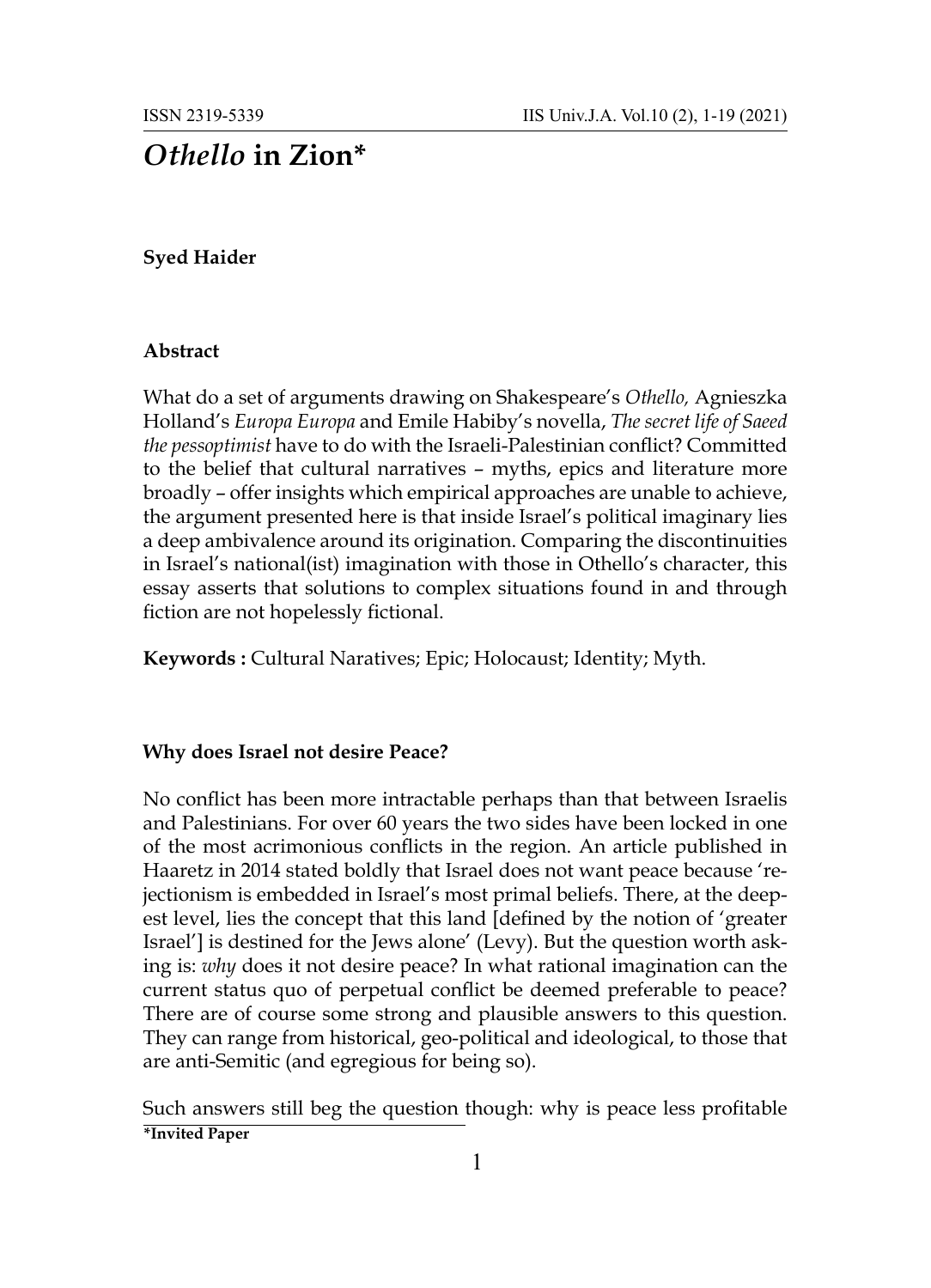than war? To argue that Israelis want all Palestinians to disappear, either off the face of the planet or just that strip of land on which Israel has drawn its borders, is to wonder about this desire in all its impossibility. Is the expulsion of Palestinians a real option? Can this account for the millions of individuals who serve in the Israeli army, or the pride of place the military has in Israeli society, influencing the political, cultural and economic spheres of life in the Jewish state (Allon, 1970/2019; Bresheeth-Žabner, 2020).

Of course, one answer is to place the blame not with the Israelis but with the Palestinians and their Arab neighbours. If Israel did not to feel so threatened; if a political organisation like Hamas did not have the dissolution of the state of Israel as one of its proclaimed objectives; if the Arab states had not historically invaded their nascent Jewish neighbour, then Israel would not feel the need to defend itself in this way. But this raises more questions and problems. For instance, many sympathisers with Israel (as indeed many of its critics too) cannot understand why countless Israelis fail to link their occupation of Palestinian territories, the building of illegal settlements and their ill treatment of their non-Jewish population with the precarious security they face.

Some may of course see the continuation of the Israel-Palestinian conflict as owing to the fact that Israel's security is *not* precarious. Only when another rival equal to Israel rises in the region, challenging Israel's military supremacy, will Israel desist from its injustices. This answer, clinical in its logic and evocative of the simple analogy of the playground bully, is worrying nonetheless, because for it, the answer to the violence of countless conflicts is greater violence still. As such, it is less an answer to our original question (why does Israel not desire peace?) and more a form of eschatology.

So the question around peace remains. Let us also be perfectly clear. The question *is* one for Israel because Israel is founded on land where there were people already living. One isn't going to set historical wrongs right by insisting on winding the clock back of course, but that said, the onus must be on Israel for this historic reason. Furthermore, Israel is in a position of power, and as the more powerful party, Israel must do more to broker peace. So again: why *does* Israel not desire peace?

# **Beyond the Empirical**

In his contributing chapter to Om Dwivedi's *The Other India* (2012), Faisal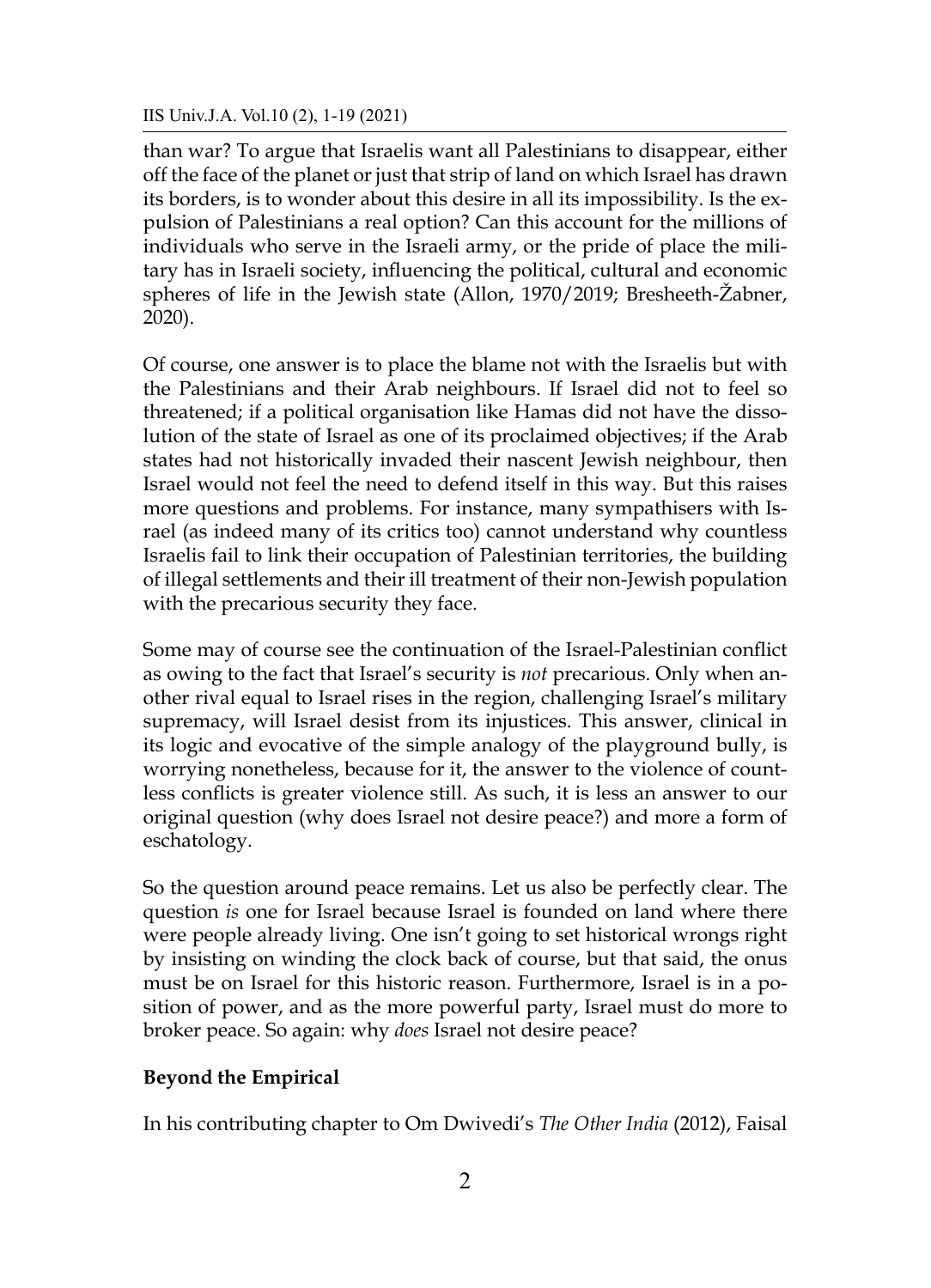Devji reflects on the move away from representing conflict through the genres of epic and myth, towards the occupational practices of the historian. What is at stake is the possibility of deriving meaning *of* and *from* conflict in some broader sense than what the conventions of historical analysis allows. 'The *Iliad*, for example, which served as one of Europe's most important myths of conflict, allowed violence to be thought of in a more complex fashion than any historical account of modern time would have permitted'. The reason for this, Devji avers, is that under the rubric of historical analysis 'accounts of conflict are capable of producing only a certain kind of meaning, generally having to do with assigning causes and culpability for some episode of violence' (27).

Myths and epics themselves however, are not without their problems and Devji is fully aware of this. After all, narratives of conflicts may be mythologised in the sense of forming false representations and memories of reality. Another, more insidious outcome of the favouring of myths and epics over history*-proper*, is imagining conflict as some cosmic force whence the protagonists become wholly heroic or wholly demonic. Distilling conflict through the lens of myth can thus transform conflict from the worldly into the epic confrontation of good *versus* evil. This is significantly the case with the *Mahabharata* ('*Iliad*'s Sanskrit counterpart'), which Devji's essay focuses on and another Indian epic, the *Ramayana*. For the Hindu Right in India, especially in the late 1980s, both epics were harnessed for a communal-nationalism that saw the emergence of *Yatras* (religio-national processions) criss-cross the country, mapping it aggressively as Hindu (Oza 2012). Devji is not unaware of this and may claim that such cynical appropriation of these sacred texts or great feats of Indian literature is a form of political misappropriation.

What value then do myths and epics have over history as the lens through which we should see conflict? For one thing, the two may not be as different as this binary opposition implies. If Devji claims that myths and epics provide a more complex cogitation over the perennial problem of conflict, a certain historical analysis allied with a poststructuralist genealogical method can also assess the network of deeper disparate influences that shape the nature conflicts take. Taking inspiration from Devji's commitment to the value of reading myths and epics, and using a specific historical approach, this essay aims to delve beneath the avowedly empirical towards the murky depths of the unconscious, where strange impulses provide grit for the continuation of conflict.

Writing in a different context, Terry Eagleton suggests that sometimes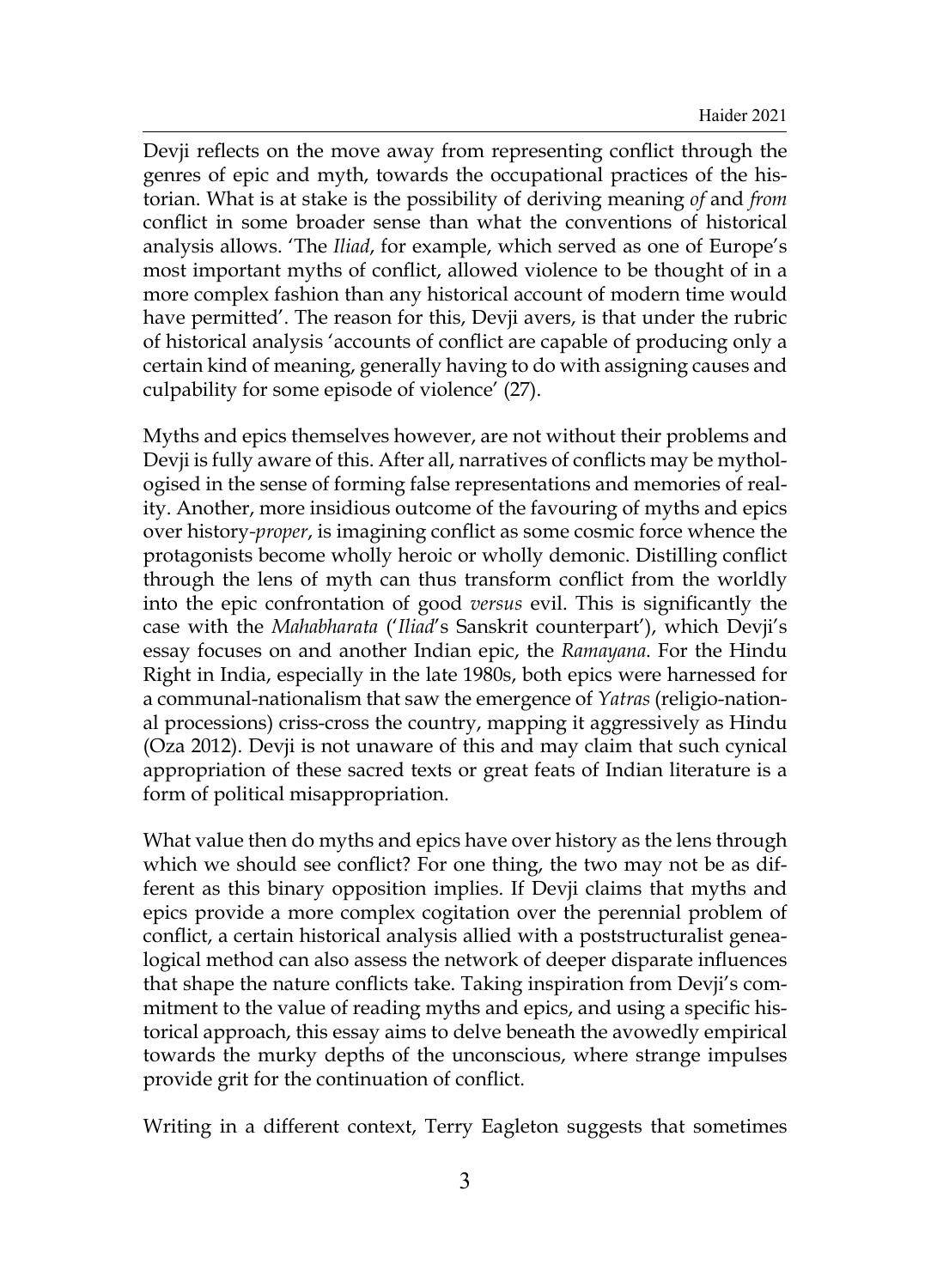there may be 'no clear line between the pragmatic and the non-pragmatic' (2010, 98). We should take this view seriously when trying to find an answer to our original question because it helps move our focus from the empirical and pragmatic to what may be the conditions that underlie Israel's approach to the conflict in the Middle East. Opting for this does not mean one resigns oneself to the situation, given that if the cause(s) are not empirical one cannot hope to make concrete changes, since unconscious impulses seem too esoteric to alter. After all, while the unconscious may be a mysterious place it is not irrational, and by that I mean random and beyond scrutiny. The inclusion of the unconscious may open up new ways to approach intractable conflicts such as the Israeli-Palestinian conflict. It is here that myths and epics may prove insightful in that, being literary pieces, these texts figure conflict as a condition of human attitudes instead of a catalogue of cause and effect. In the *Mahabharata*, for instance, conflict is both an explicit result of contingent actions but also the conspicuous outcome of mental attitudes and human impulses that drive actions in certain directions.

To ask my original question around Israel, Palestine and peace is to ask what are the *unconscious* impulses that are driving Israeli actions away from peace, and it is this which this essay aims to explore.

## **Israel and the Holocaust**

The trauma of the industrialized pogrom of European Jewry is vital for understanding the need *for* Israel in the Israeli imagination. But what it has also produced are two distinct attitudes within certain sectors of Israeli society. In his article for *The Guardian*, Owen Jones (2014) touched on this by quoting Angela Godfrey-Goldstein (a peace activist in Jerusalem) who said, '[the persecution the Jews faced has] bred a sense that people owe us, of "who are you to tell us what to do?"' This bitter attitude is supported by another attitude expressed by an unnamed human rights activist quoted in the same article:

> In Israeli society there is a victim mentality that is deeply, deeply rooted in the Holocaust and encouraged by those in power, even though at the moment we're not victims, we're an incredibly powerful country with an incredibly powerful military.

This notion of victimhood is clear, and why should it not be. The Jewish experience during the Holocaust and, the numerous other historical pogroms they faced, was horrific. Anyone who has heard the testimonies of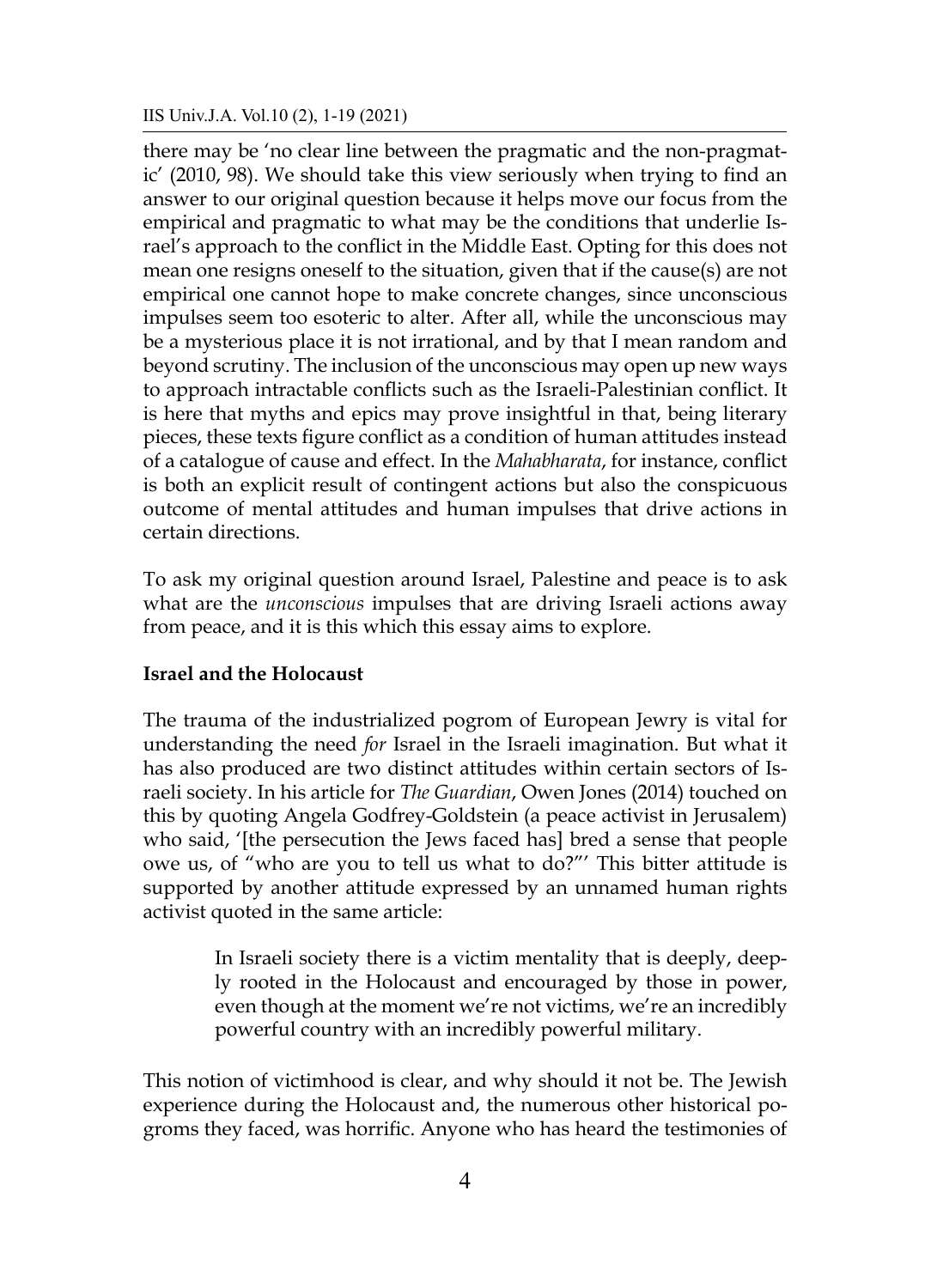survivours cannot help but be moved.

Admitting this of course does not (should not) diminish the horrors that others across the world have faced or are facing. Nor is the trouble merely one that the activist in Jones' article highlights–that Israel is not a victim today but a powerful country with one of the most heavily armed militaries in the world. In fact, the memory of the Holocaust is more complex than merely one of victimhood. Furthermore, it isn't simply (or only) appropriated by a Zionist discourse cynically, as a way to cover its own brutalisation of the Palestinians. Instead, it operates in an intricate network of ideas and emotions; memories and experiences; fears and anxieties; pride and prejudices.

### **The Network**

In an interview with Guernica magazine (2013), Ari Shavit, author of *My promised land: the triumph and tragedy of Isarel*, acknowledged that Palestinians deserve national and individual rights but demanded that Palestinians should grow up. 'There is a tendency in their political culture to be addicted to victimhood. And at the end of the day, with all due respect, the Jews are the ultimate victims of the twentieth century.' Shavit represents the strange dialectic that the memory of the Holocaust is engaged in. The claim of 'ultimate victimhood' stands uneasily with the claim that others are addicted to victimhood. It should be noted also that (politically) Shavit is a 'progressive', highlighting the degree to which this dialectic pervades the political imagination within Israel and its Zionist diaspora. Shavit continues with his advice to Palestinians:

> …the Jews who came to Israel are amazing proof of how people do not get addicted to their victimhood. They build a future. The Jewish-Zionist revenge was to live. Not to kill, not to commit suicide, and not to keep telling the story [of persecution and loss] over and over again. I wish that the Palestinians would learn from that side of Zionism. Because in this sense, Zionism was remarkable. Here you had the ultimate victims of the twentieth century who were saying, "Let's move on." People who came out of the [concentration] camps, and within a year or two got married and made children and sent their kids to schools, and from nothing did something. That's what the Palestinians should do now. It is my moral commitment and obligation to recognize Lydda [a Palestinian village that was destroyed during the 1948 Arab-Israeli war], but it's their commitment to overcome it. In a sense, I did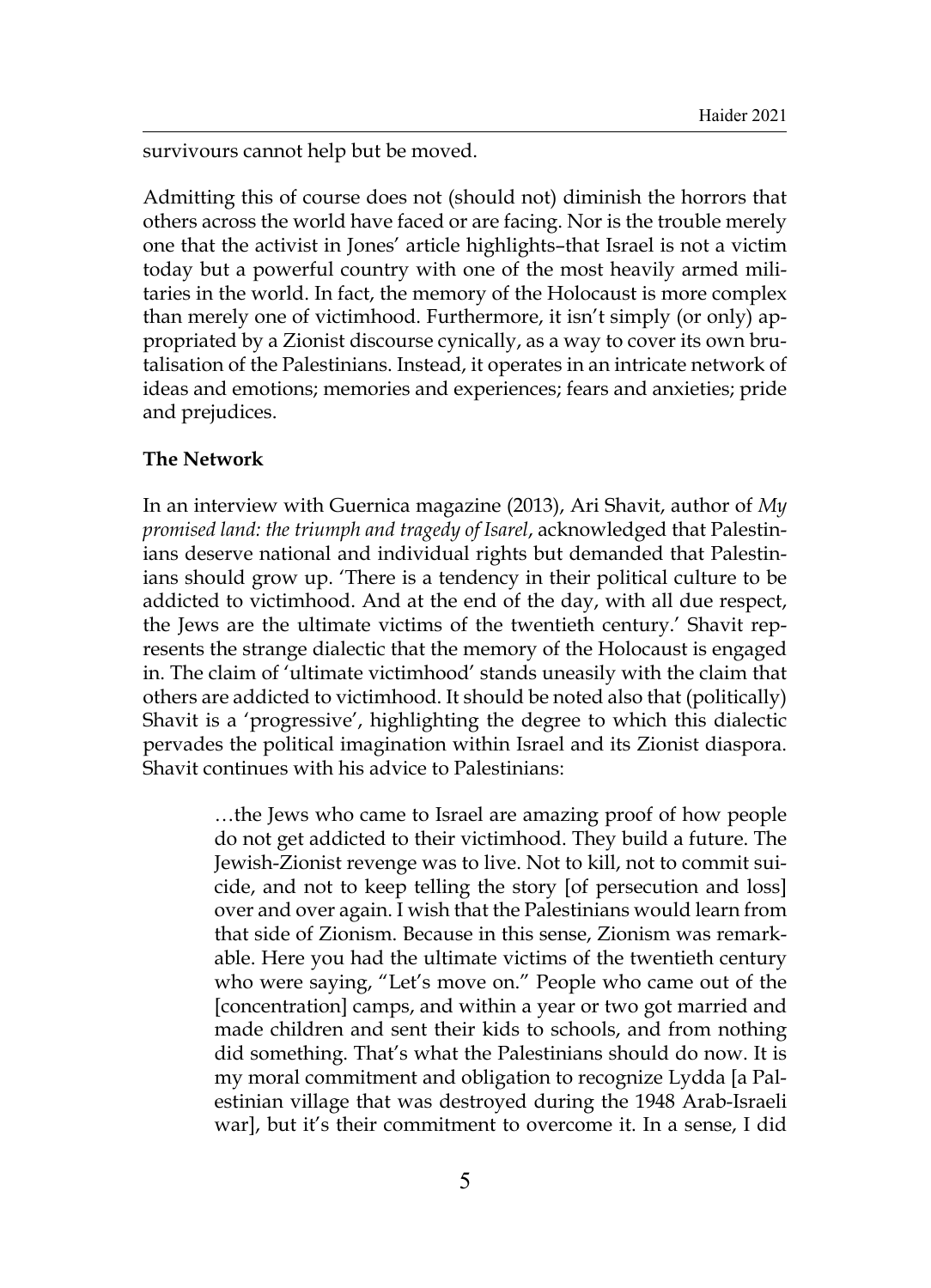my share, they must do theirs.

The horror of the Holocaust confers upon Shavit his sense of ('ultimate') victimhood but offers Israel the discursive privilege of becoming an emblem of triumph. The victim turns victor. Yet, this curious discursive gymnastics forever hides the victim *inside* the victor too.

What is also hidden is a 'lack' within the social imaginary shaped by discourses (of which Shavit's book is both product and participant) that fashion these networks of associations. Another such example of 'hiding' is Agnieszka Holland's Golden Globe winner, *Europa Europa* (1990). Championed in David Denby's review (1991) for depicting the Holocaust as a trauma that was survived, Denby fails to mention (much like the film itself) that the triumph is premised on the devastation of another people. The film tells the story from the point of view of Solomon Perel, who is mistakenly identified as a gentile and sent to a Nazi military school. As a result, much of the narrative is concerned with his efforts to hide his Jewish identity. The story is narrated in retrospect from Israel, where Solomon escaped to at the end of World War II, but neither the film nor Denby's review points to the obvious problem in presenting Israel as a silver lining.

Taken differently, perhaps it is only through the erasure of Palestine that Israel could emerge. Shavit acknowledges something like this when he writes about the destruction of Palestinian towns and villages during the 1948 war: 'The Jewish state about to be born would not survive the external battle with the armed forces of the Arab nations if it did not first rid itself of the Palestinian population that endangered it from within' (2013, 110). In the Israeli-Zionist imagination, Palestinians need necessarily to be erased–figuratively–in order for the Jewish state to be born (and indeed for it to be sustained).

Yet how do you erase (by one estimate) 3.9 million people? The simple answer is: you don't. The erasure is discursive. In Israel's political discourse, the notion of erasure is displaced on to concrete symbols like weapons and tunnels, and only occasionally, by the more zealot commentators at least, extended in rhetoric to the Palestinian population. Yet this does not resolve the problem, it merely displaces it. This displacement can only occur if the foundational premise (taken quite literally)–the need for an erasure of Palestine/Palestinians for the emergence of Israel–is repressed. Such repression creates an unease; a lack, whereby one's self-identity remains forever incomplete.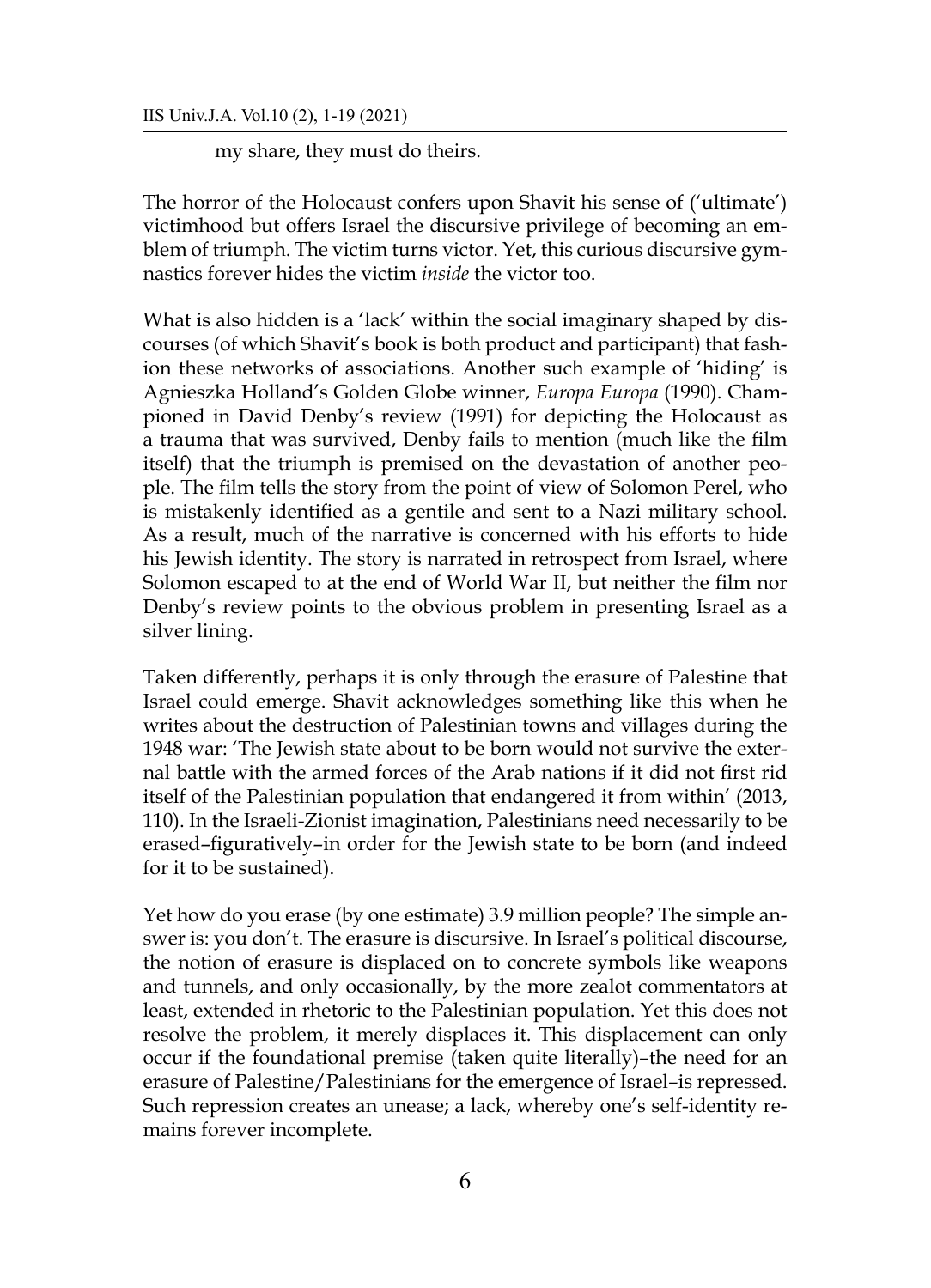'Purges and pogroms generally have some political point', writes Eagleton, but being true to his belief that the line between the pragmatic and non-pragmatic is often unclear, he avers that such heinous actions cannot be reduced to the desire to seize land or eliminate enemies of the state. 'If they are as savage as they are', he continues, 'it is because they usually involve not just land or power but people's identities' (2010, 98). This seems to me to be even truer when there is a lack at the very heart of one's identity, for then the harm and devastation one inflicts on those who incarnate the sign of one's lack is as a way to purge oneself of it. In the Israeli-Zionist imaginary, Palestine and Palestinians threaten to bring to the fore the repressed, unconscious network of associations lurking and directing Israel's actions.

If to ask why Israel does not desire peace is to ask what are the unconscious impulses that are driving its actions away from peace, part of the answer must be to do with a lack, a void, a deficiency at the very heart of Israel's national identity.

# **Identity as Fetish**

This lack or void is not an easy answer and it is certainly not to deny the devastating effect Israel has. There may be a frightening void within Israel's social imaginary, but that should not be taken to mean Israel's political actions are innocuous. 'A hole is not something you can put in your pocket' writes Eagleton, 'but a hole in the head is real enough' (127).

The lack at the heart of Israel's national identity can be seen vividly in a video produced by Israeli journalist David Sheen and American author and journalist Max Blumenthal (2013). Sheen has been documenting issues relating to non-Jewish, mostly African, immigrants in Israel for years. What the video reveals is the way identity functions in Israel; it is an underlying factor that affects Israel's actions even beyond Palestine and Palestinians. However, what on the surface is a loud protestation of affirming one's identity (national/Jewish) reveals more and more to be the outcome of (what I am terming) a dangerous inner lack.

In one extract, a woman at an anti-African rally shouts loudly how frightened she is of Africans outside her home and believes they want to kill her: 'you can see it in their eyes' she says. Then, emboldened by the cheers of the crowd she declares, 'We're racist because we want to preserve our lives and our sanity. So I'm proud to be a racist–and it's our right to be racist!" This notion of 'right' resonates well with Angela Godfrey-Goldstein's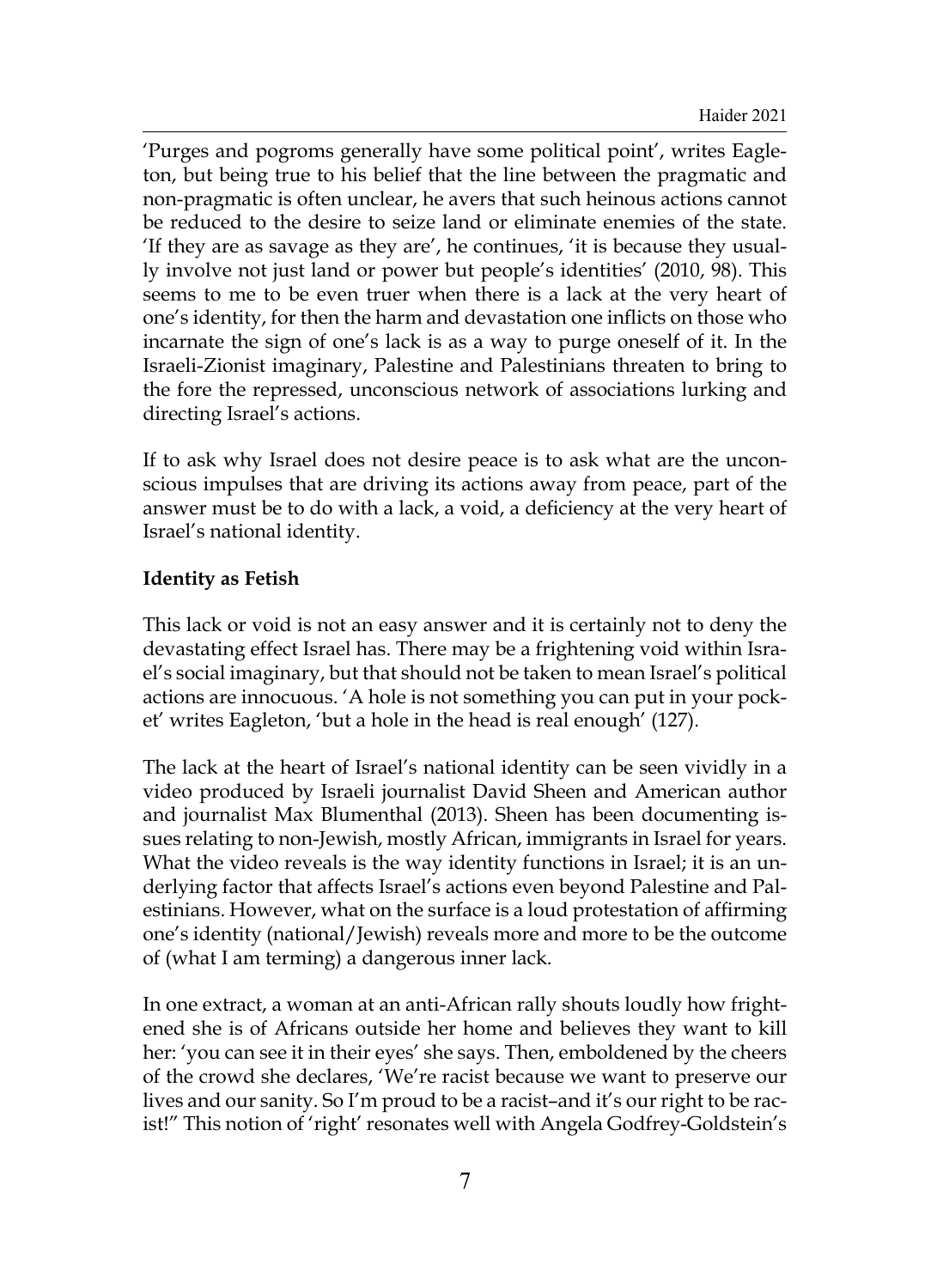view that there is a certain bitter defiance in Israeli society ('"who are you to tell us what to do?"').

But as the video shows, this extends beyond the public to many mainstream Israeli politicians and state appointed Rabbis too. In an interview shown within the video, Michael Ben-Ari, a far right politician who until recently was an elected member of parliament, speaks candidly about the dangers of immigration into Israel. He suggests that a policy of welcoming different people from different parts of the world is one way to destroy Israel, a strategy he suggests of those hostile to the state. When questioned about this, he says that it will destroy Israel because it will cease to be a Jewish state. 'Our country,' he explains, 'is different from other countries. Our country is a Jewish state; a Jewish and democratic state. It's a very delicate balance. In some cases, the two contradict each other. If you bring in a million Africans it will no longer be Jewish…. This means Israel will soon be no more. Israel is dear to me.'

The 'delicate balance' is not just one that is political but mental. A certain care must be taken to ensure that what is unconscious remains so. Great energy is expended to maintain this balance or 'sanity' (in the words of the female protestor above). The specter of losing Israel's Jewish identity– Zionism's leading claim–must be held at bay, for 'if Zionism dies', writes Shavit, 'what will happen in the Land of Israel will be what has happened time after time in Europe: Jews will be Jews again' (2013, 113).

Once again, the victim must hide in the victor; the foundational premise for the Land of Israel must be repressed; the experience from Europe, so potent, belongs 'outside' and must not be brought 'inside' through the vectors of immigration and the Palestinian diaspora's right to return. Indeed, the latter two are mutually connected. In 2012 the Israeli parliament amended a 1954 law that was passed to prevent Palestinian refugees returning to their properties. Once amended, this law, termed the Anti-Infiltration Act, has been applied to new groups threatening Israel's Jewish identity by giving stringent powers to law enforcement agencies against those Israel terms 'infiltrators'. This label is particularly revealing since it casts refugees and economic migrants as something surreptitious. An extreme expression of this suspicion of African immigrants is captured in a clip in Sheen and Blumenthal's video where, at another anti-immigration rally, Miri Regev (the then [2012] Chair of the Interior Committee) says, 'Friends, today in the Knesset [Israeli Parliament] I said: The Sudanese are a cancer in our body'.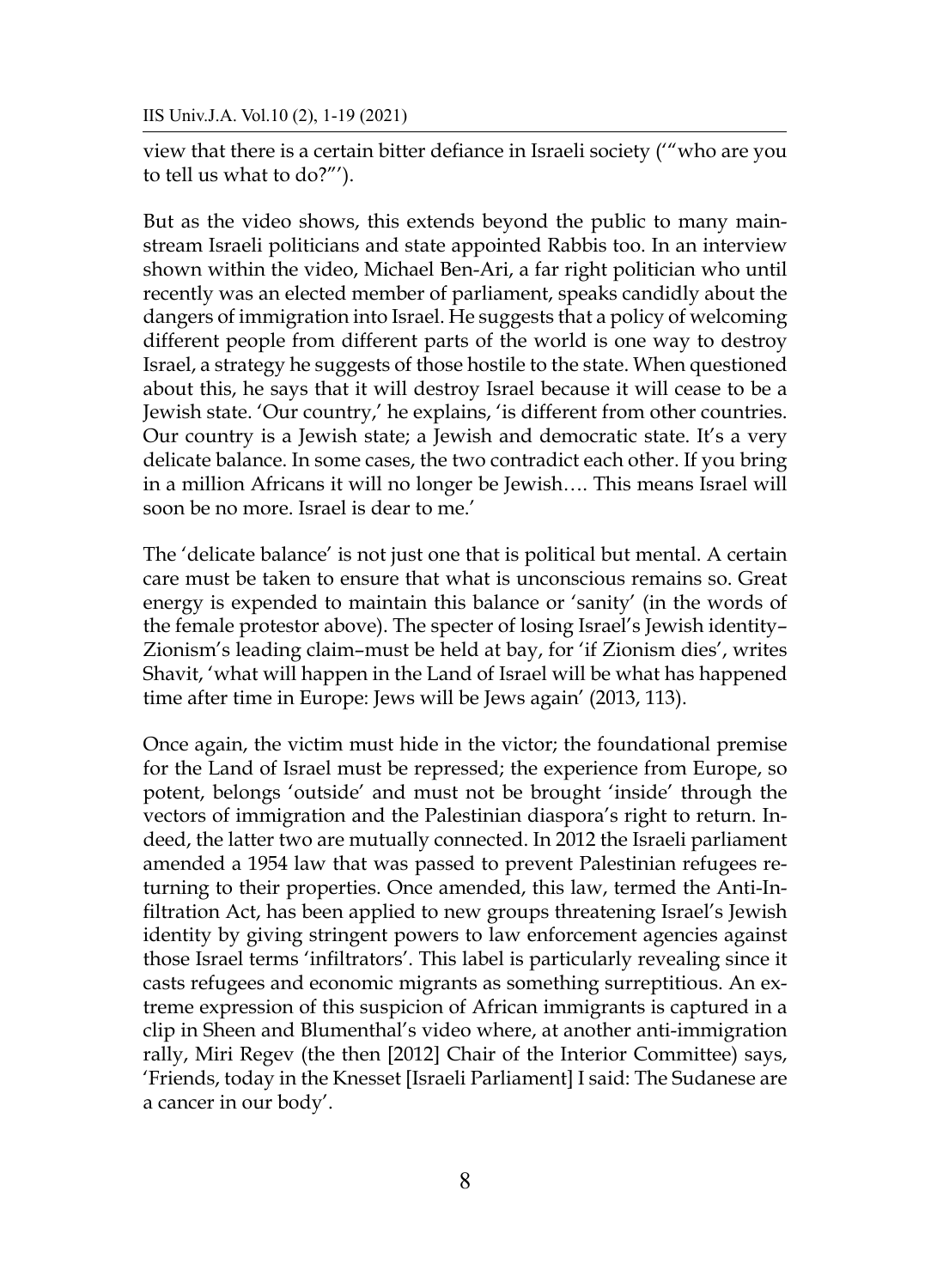Such inflated and mephitic rhetoric rises from that very lack that gnaws away at Israel's political imaginary. It is a rhetoric that Israel's spokespersons have perfected through practice against Palestinians. The zealousness with which it is applied is directly proportional to the growing chasm within Israel's imagination from where such bile rises. Eagleton again: 'the kind of others who drive you to [the kind of action that Israel directed at Gaza in 2014 and in 2021] are usually those who for some reason have come to signify the terrible non-being at the core of oneself. It is the aching absence which you seek to stuff with fetishes, moral ideals, fantasies of purity, the manic will, the absolute state, the phallic figure of the Führer' (100).

Towards the end of Sheen and Blumenthal's video, the crew follow a gang of ultra-nationalists marching through south Tel Aviv and then, in the next shot, inside a convenience store where they harass frightened African customers and tell them to get out of their country. Actions like these spring directly from the racist colonial attitudes and apartheid policies which Israeli public figures propagate, beginning with Palestinians and now directed against African immigrants too. Such hatred, I argue, is born from an inner lack; a chasm within the social fabric of Israel and its political imaginary. Like all fundamentalisms then, those who cling so monstrously to their own identity seek to compensate a deep rooted deficiency by transforming identity into a fetish. Far from resolving the angst caused by this unconscious lack within the self, the fetishism of identity feeds an overblown fear of dissolution making self-preservation an all-consuming virtue.

Looking at Israel in this way–through the oblique, off-center perspective offered by an approach that draws on disciplines as varied as anthropology, poststructuralist (genealogical) historical analysis and psychoanalysis–does have precedence, most notably in early Zionist intellectual tradition itself. Eran Rolnik (2012) has written about Freud and the popularity of psychoanalysis in Israel, claiming that at the start at least, Zionism was characterized by an ideological eclecticism. 'Works by Darwin, Marx, Nietzsche, Spinoza and Freud were widely discussed and debated within the Jewish community. Zionist discourse deemed especially important those scholarly works that could offer alternatives to the traditional religious explanations for the existential plight of the Jewish people'. What was clear to the pioneers of Zionism though was that, as an ethnic minority in Europe, the Jew represented an 'atrophied and sickly body that required different physical and cultural conditions…to restore it to normality'. Zionist thinkers therefore 'conceptualised the Jewish problem in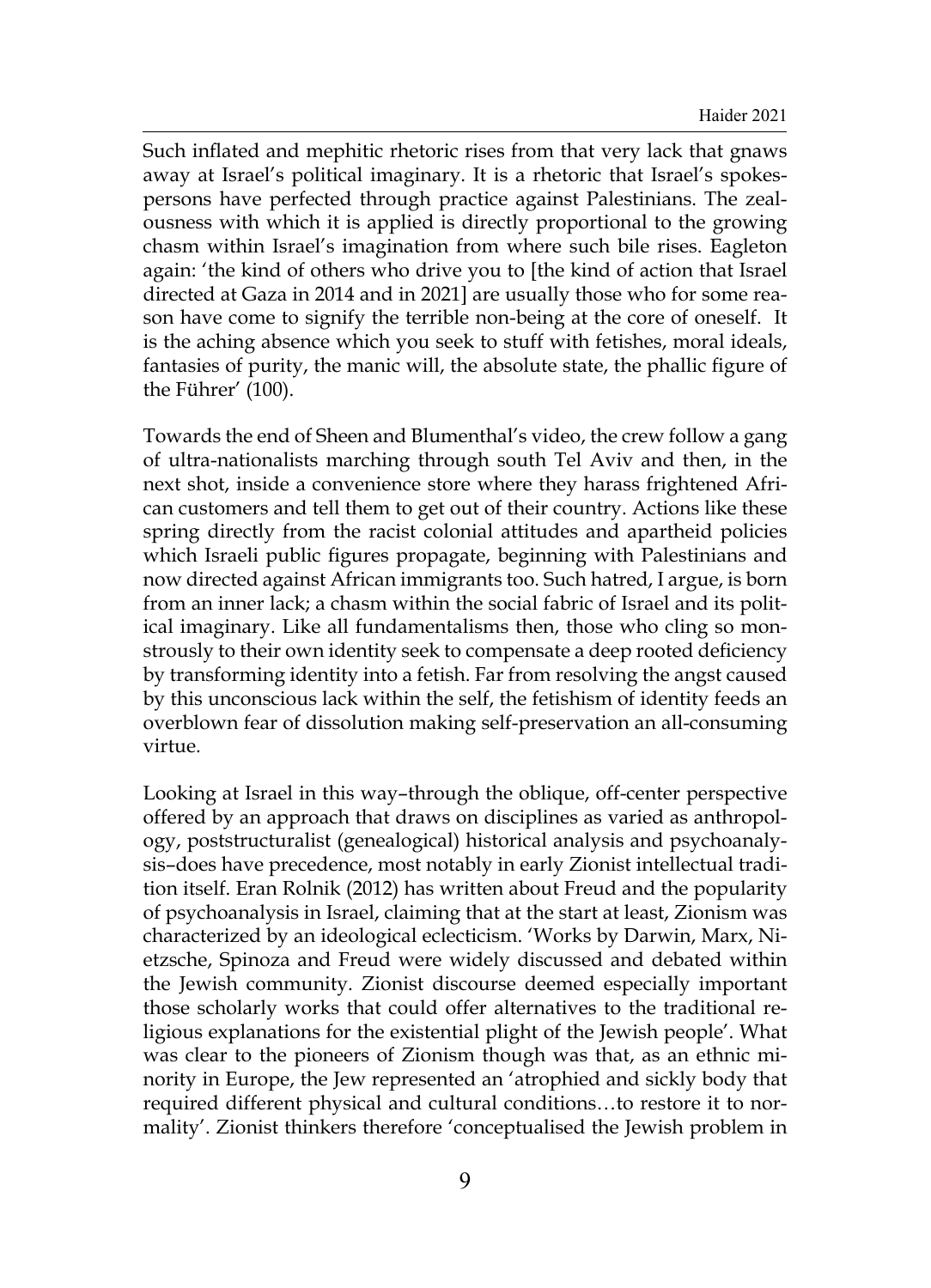medical or psychiatric terms' seeing as integral to the healing process 'the refurbishing of the Jewish mentality' (xxvii).

Yet what the intellectual project of Zionism did was create a social imaginary in Israel plagued with doublethink. The victor hides the victim; the premise upon which Israel (in its current form) must necessarily exist, needs also necessarily to be repressed; Jewish experience of Europe is to be excised, and yet European ideas (Jewish and gentile) are courted as attractive. Such discontinuities within Israel's social imaginary leads to an inner lack which drives the actions of Israel away from peace, even when a fair and peaceful settlement of its conflict with the Palestinians is its only true hope of survival. Whatever its supporters say, the appearance of vibrancy (a vibrant democracy; a vibrant LGBT destination) is the 'deceptive glow of the diseased. It is fever rather than vitality' that lies beneath the 'hectic flush on its visage' (Eagleton 2010, 123).

# **Othello in Zion**

Discontinuities are integral to the characterisation of Shakespeare's Othello, the Moor of Venice. Measured and judicious at the start the play, *Othello* is the story of the rapid demise of its namesake. The audience witnesses his downfall but whether Shakespeare intends for us to feel simple pity at his tragedy is harder to say. Why does this noble Moor, whom everyone praises, tear himself apart?

*Othello* is unique amongst Shakespearean tragedies in many respects. Unlike Macbeth, Hamlet or King Lear, Othello is not noble by birth. He is a protagonist who is self-made; someone who has come through many adversities to arrive at a point in his life where, against all odds, he has reached a position of authority within a society that is neither his, nor particularly open to his kind. Indeed, when the Duke defends him against Barbantio (his father-in-law), who has brought Othello before the court on account of discovering the secret marriage between his daughter (Desdemona) and the black general, the Duke's praise is paradoxical: 'noble signior; if virtue no delighted beauty lack, your son-in-law is far more fair than black.'

For Barbantio, who, before he knew of their love affair, welcomed Othello into his house and befriended him, the interracial marriage is too much to stomach. Enraged, he confronts Othello with a group of soldiers, but unlike the violence for which Africans and Moors were known in Elizabethan society, Othello's response is poetic; 'keep up thy bright swords',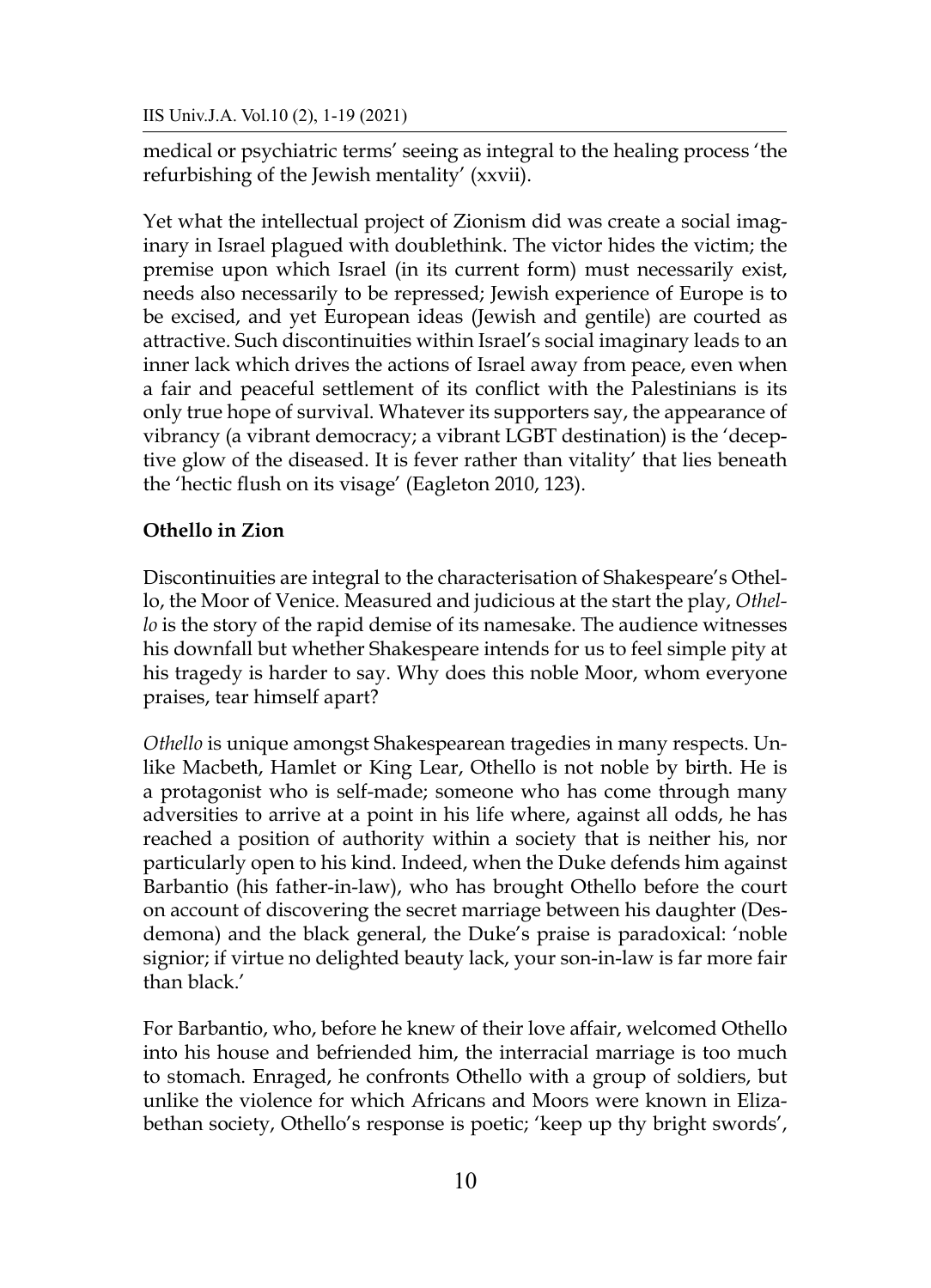he intones, 'for the dew will rust them'. His charisma and charm is plain to see and yet he proclaims to be 'rude in speech and little blessed with that soft phrase of peace'. When Barbantio warns him about Desdemona ('Look to her Moor if thou hast eyes to see, she has deceived her father and may thee') his response is an unshakeable conviction in her love for him ('My life upon her faith!'). Soon though he begins to have serious and increasingly impulsive doubts–'I think my wife be honest, and think she is not'. Before this though, he is full of confidence and demonstrates great authority, as in act 3 scene 1 when a brawl breaks out among the officers in Cyprus:

> Why, how now, ho! from whence ariseth this? Are we turn'd Turks, and to ourselves do that Which heaven hath forbid the Ottomites? For Christian shame, put by this barbarous brawl…Now, by heaven, My blood begins my safer guides to rule; And passion, having my best judgment collied, Assays to lead the way: if I once stir, Or do but lift this arm, the best of you Shall sink in my rebuke. Give me to know How this foul rout began

Still later on, when doubt about Desdemona's fidelity begins to plague his mind, he reflects upon what may have driven her away from him and returns to his race: 'Haply, for I am black, and have not those soft parts of conversation that chamberers have.' Commentators and literary theorists as different as Harold Bloom, Anne Whitehead and even W. H. Auden have long suggested that one of Othello's insecurities is his lack of refinement. His marshal qualities are developed in lieu of his social skills and this, they suggest, is one reason for his insecurity–when it comes to human relations, he is less confident and commands less authority.

There is another way to look at these discontinuities in Othello's character though, and each of the commentators mentioned above is not unaware of this. They, along with the likes of T. S. Eliot and playwright Caryl Phillips, also posit Othello's pride and race respectively as factors in his downfall. I want to draw these works together to suggest a parallel between Israel and Othello in order to argue that both are prompted by a deep rooted lack that leads to both being murderously violent in their action. In drawing this parallel, I appeal to Faisal Devji's suggestion that myths and epics–which I interpret to signify cultural narratives (hence my use of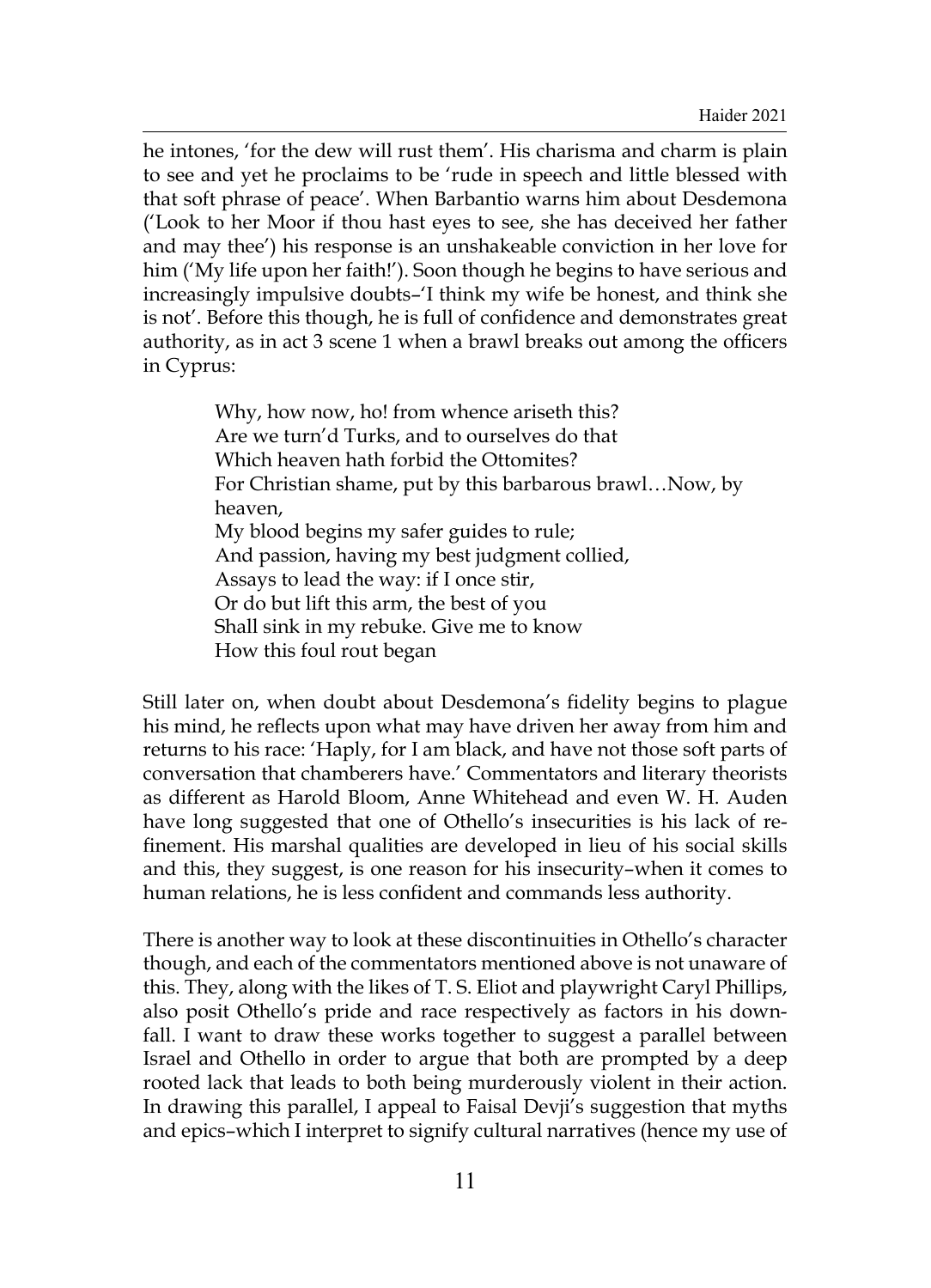Shakespeare)–offer unique insight into the nature of conflict.

Like Israel's constant appeals to its status as the only democracy in the Middle East, its humanitarian nature and, more recently, its claims of being a safe outpost for LGBT communities amidst hostile and homophobic Islamists (see Jasbir Puar 2007), Othello too boasts his credentials: 'My parts, my title, and my perfect soul shall manifest me rightly' and, a little later, 'My services which I have done the state shall out-tongue his [Barbantio's] complaints'. This self-referential rhetoric is accompanied by expressions of false modesty, as when Othello proclaims a lack of refinement in speech, despite many an example to the contrary. This is partly what irritates Iago, the villain of the piece. For him, Othello seems too 'enraptured by the integrity of his own being' (Eagleton 2010, 87). There is, writes Eagleton, 'an air of monumental self-satisfaction' about Othello that is captured in his 'rotund, oratorical speech' in which Iago sees an exalted but bogus idealism (88).

Nowhere is this captured better than at the end of the play. Driven by furious jealousy that is aided by Iago's lies, Othello ends up killing Desdemona violently. When it dawns on him that he has been duped into murdering his innocent wife, he appeals to those around him:

> *Soft you; a word* or two before you go. I have done the state some service, and they know't. No more of that. I pray you, in your letters, When you shall these unlucky deeds relate, Speak of me as I am; nothing extenuate, Nor set down aught in malice: then must you speak Of one that loved not wisely but too well; Of one not easily jealous, but being wrought Perplex'd in the extreme; of one whose hand, Like the base Indian, threw a pearl away Richer than all his tribe; of one whose subdued eyes, Albeit unused to the melting mood, Drop tears as fast as the Arabian trees Their medicinal gum. Set you down this; And say besides, that in Aleppo once, Where a malignant and a turban'd Turk Beat a Venetian and traduced the state, I took by the throat the circumcised dog, And smote *him, thus.*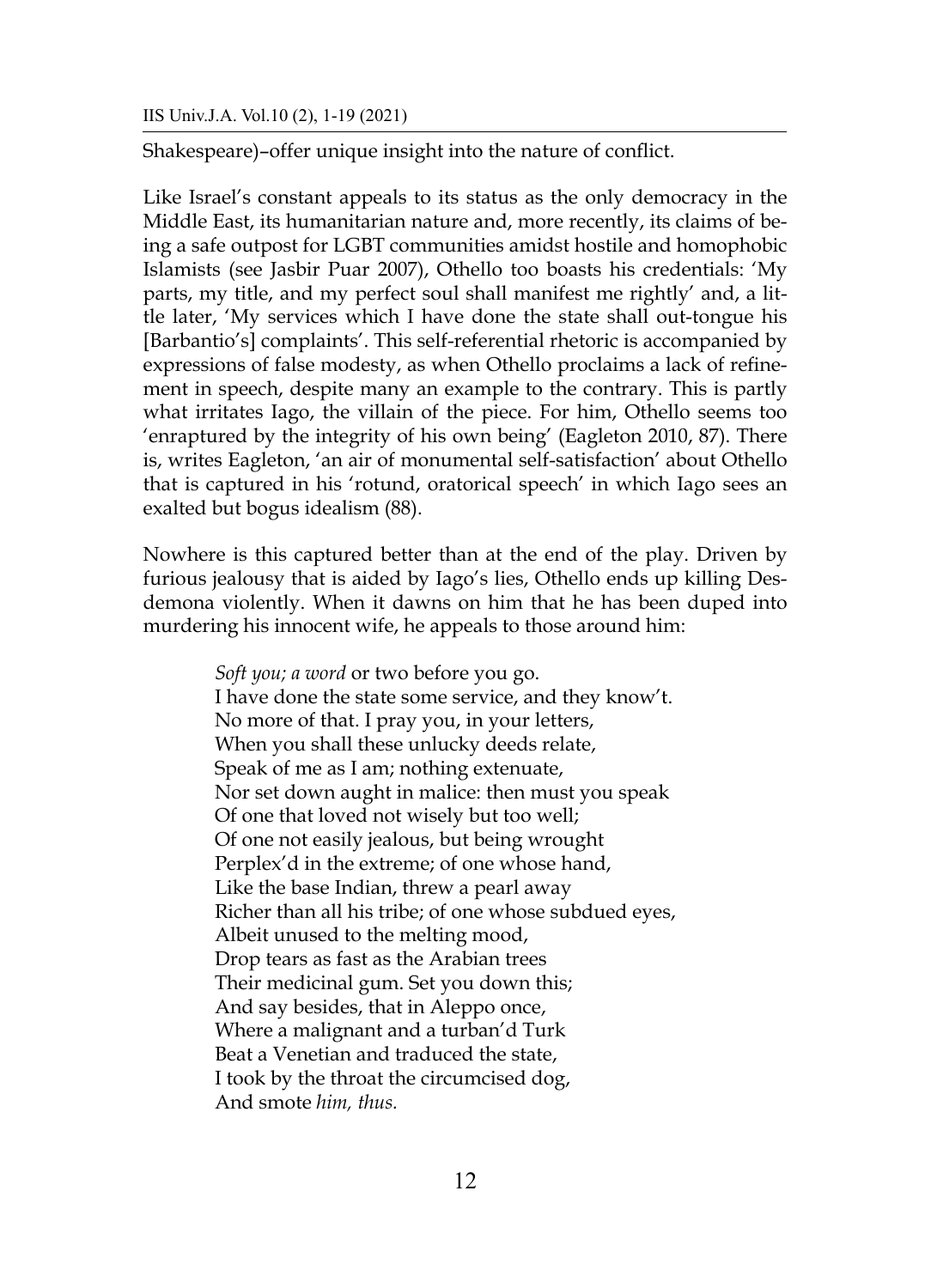Here again he begins by reminding his listeners of the 'service' he has done the state before venturing on a long, lyrical posturing. With an eye to his audience as Eagleton observes, Othello not only performs a *coup de theatre* (in the words of F. R. Leavis [1952/2018]) but attempts to leave reality itself. As T. S. Eliot (1932) put it, 'what Othello seems to be doing in making this speech is *cheering himself up.* He is endeavouring to escape reality, he has ceased to think about Desdemona, and is thinking about himself. Humility is the most difficult of all virtues to achieve' (110). Isn't something like this at play when Israeli spokespersons insist that Hamas use human shields; that they happily and wilfully endanger civilians by insisting they remain in places that Israel has magnanimously warned it will mercilessly shell? An escape from reality for sure if not a *cheering oneself up* (where 'cheering oneself up' is read as assuaging one's own guilt).

Israel's persistence and doggedness for identity, for the need to narrate/ iterate her uniqueness is not dissimilar to Othello's self-proclamations. 'Because [Othello's] identity is so wholly externalised', writes Eagleton, 'it leaves a kind of absence or vacuum behind…. [What] Othello represents [is] a pompous plenitude of being which conceals an inner lack'. Just like Israel then, 'his exalted sense of self is a way of not having to confront the chaos of his inner being' (88-89).

The discontinuities in Othello's character arise precisely because of this inner lack and like Israel, this lack arises from his unconscious realisation of his precarious situation as a black man in White-Venetian society. At moments of anxiety and tension, he returns time and time again to his being black. Pitying Desdemona's supposed infidelity Othello says that her 'good' name is now 'begrimed and black as my own face'. Born a Muslim-as many have suggested<sup>1</sup>-Othello's conversion is one attempt at his assimilation. Another is his acceptance of European views regarding black people–their barbarism, cannibalism and the practice of 'arts inhibited'. In his speech, before turning the knife on himself, he recalls how in Aleppo he once smote a 'turbun'd Turk' for beating a Venetian. Quite apart from his antipathy for the Turk, this story may also refer allegorically to what he has just committed, namely, the murder of the White-Venetian Desdemona. In this interpretation, Othello may be speaking of himself in a double sense; in killing his wife he assumes the role of the 'circumcised dog' and in killing himself ('I took by the throat…and smote him thus') he, the assimilated outsider, is affecting upon his hidden self the punishment

<sup>1.</sup> See Ania Loomba, 2000; Daniel Viktus, 2019. For divergent views that do not read Othello as a Muslim see, Jerry Brotton, 2016 and Jane Hwang Degenhardt, 2010, who notes the ambiguity that prevents one from coming down on either side too firmly.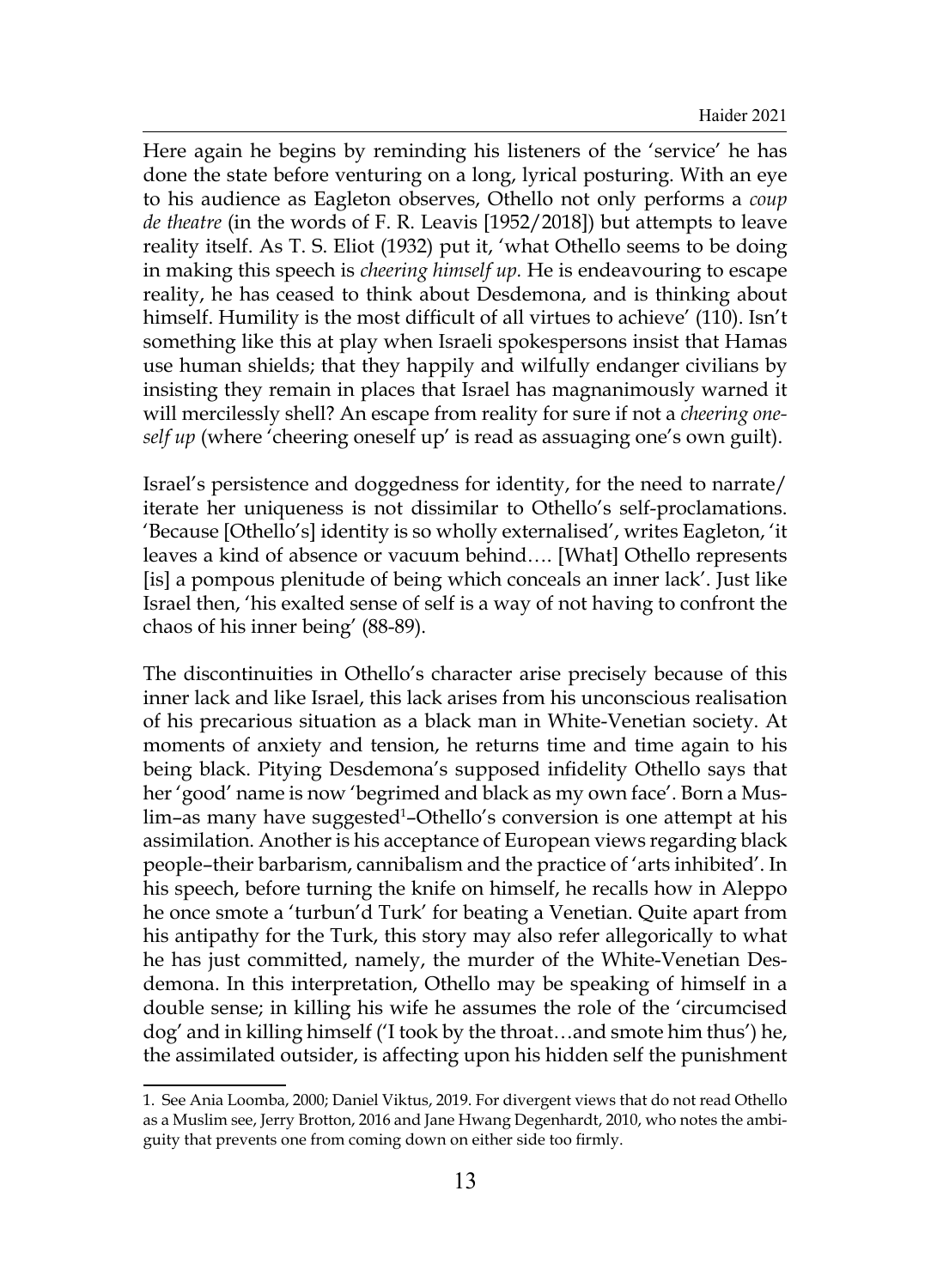for traducing the state (Desdemona standing metonymically for Venice).

This *metryoshkan* quality of covert selves is captured well by F. R. Leavis (though challenged by Holloway 1961) when he argues that Iago's success in driving Othello mad with jealousy is not due to 'Iago's diabolic intellect [but] Othello's readiness to respond. Iago's power…is that he represents something that is in Othello–in Othello the husband of Desdemona: the essential traitor is within the gates' (1952/2018, 140).

Why then does Othello tear himself apart? Why is he duped by Iago so thoroughly? How is his inner lack (masked by his inflated sense of self) central to his murderous actions? Here Othello may be compared to Shylock, the other outsider in Shakespeare. 'The Venice of both *The Merchant of Venice* and *Othello*', wrote W. H. Auden (1963), 'is a cosmopolitan society in which there are two kinds of social bond between its members, the bond of economic interest and the bond of personal friendship, which may coincide, run parallel to each other or conflict, and both plays are concerned with an extreme case of conflict' (214). But whereas Shylock is treated without disguise as an outsider, Othello's treatment is different. Outwardly at least, nobody mistreats or abuses him–as an effective military commander, he is after all necessary to the state. Yet that does not mean he is accepted as the many pejorative references to him behind his back make clear. He lives in a society that is deeply ambivalent about outsiders generally. Nonetheless, it is easier for Othello (unlike Shylock) to persuade himself that he is accepted and Desdemona's love for him seems to be proof of this. Yet Othello's marriage to Desdemona is overdetermined too. Were he to be merely jealous of the thought of infidelity his rage would have been understandable at least. But that he is so deeply shaken as to affect his very being (his epileptic fits) and his rapid descent from grandness to madness is sign of something else too. 'Though the imagery in which [Othello] expresses his jealousy is sexual' writes Auden, '…Othello's marriage is important to him less as a sexual relationship than as a symbol of being loved and accepted… The monster in his own mind too hideous to be shown is the fear he has so far repressed' (217).

Once more then, we are back to repressed ideas and emotions, monsters real-and-imagined, and identity. In Othello's case as in Israel's, murderous actions are driven by deep rooted challenges captured in a 'lack' or deficiency that plagues both. For Israel, it is at once Shylock *and* Othello. Outside the Jewish state it is Shylock, while inside it is the noble but unstable Moor. The challenge of maintaining the state however, given the presence of Palestinians (and African migrants) who incarnate this in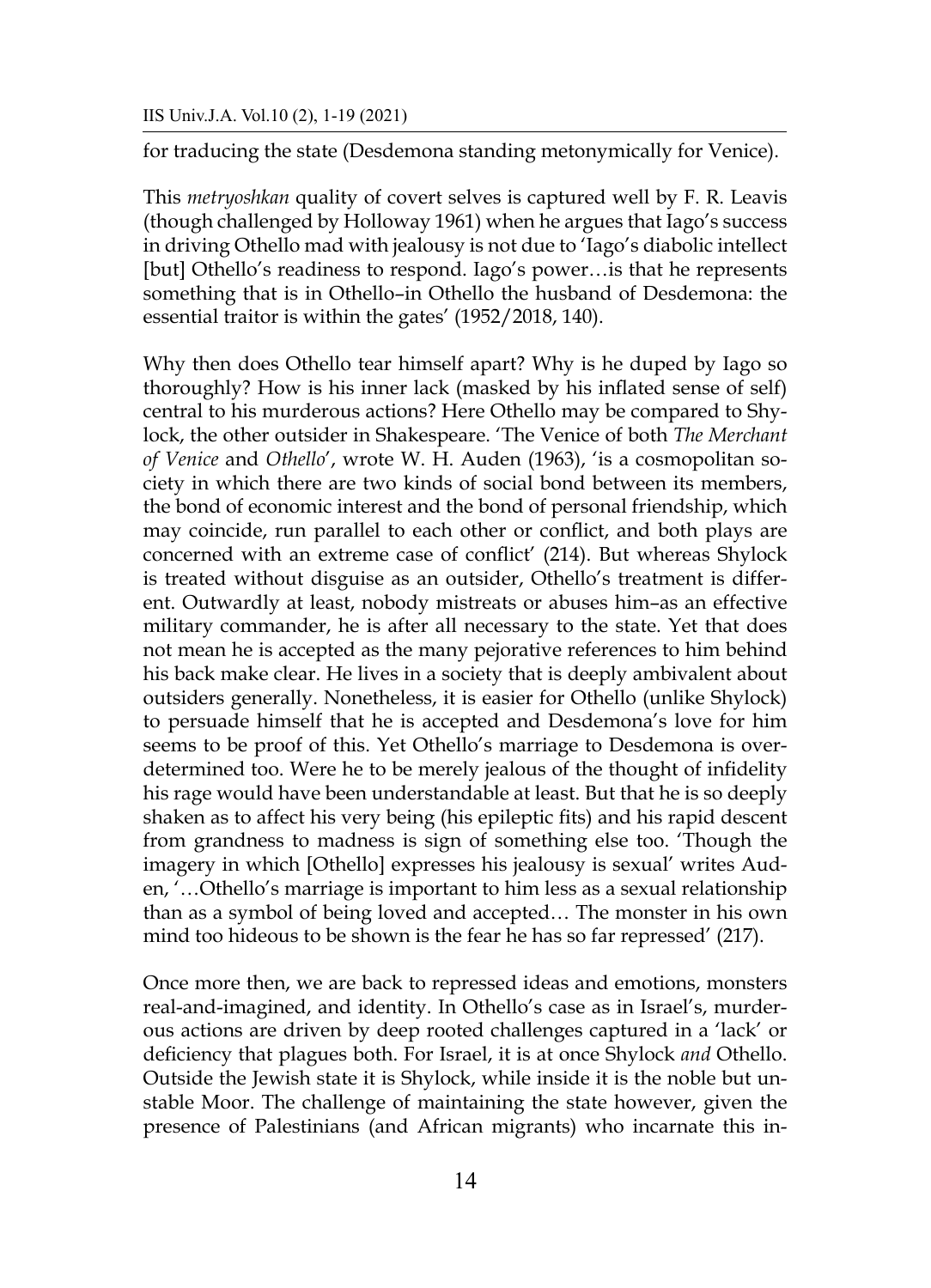completion of nationhood, means Israel's social imagination is as insecure as Othello's own. In this insecurity its identity becomes its fetish, just as Desdemona for Othello is a kind of fetish ('if he needs his wife's love, it is largely to block off a terrifying insight into himself' [Eagleton 2010, 91- 92]). That being so, Israel is also at pains to remain part of the international community, as Othello is desperate to be accepted in Venetian society, which is why it reacts so strongly when challenged on this plane.

# **Omar (2013)**

Much to the chagrin of commentators in Israel and beyond, Hany Abu-Assad's Oscar nominated *Omar* explores the challenges of living under occupation and a securitocracy like Israel (Gilroy 2011). In an interview with Reuters, Abu-Assad stated that the plot was partly inspired by Shakespeare's *Othello*. 'The problem with Othello was his insecurity…when you are in paranoia, you can't make rational decisions' (Williams 2013). 'The film', writes Williams, 'looks at the grind of life under Israeli military occupation: A young Palestinian lethally lashes out at the army and is punished with pressure to spy on his own side or end up in prison with no prospects of marrying the woman he loves. Betrayal, and the mistaken perception of betrayal, follow, with bleak and bloody consequences.' In *Omar* though, Abu-Asad assigns the role of Othello to the film's Palestinian namesake and, in one interpretation, gives the role of the villainous Iago to Rami, the Israeli agent who snares Omar in prison and whose name means 'to throw' in Arabic and 'exalted' in Hebrew.

Instead of presenting polarities though, what the film accomplishes is the intricate nature in which all participants in the Israel-Palestinian conflict are embroiled. Each is a foil to the 'other'. Lack and deficiency are everywhere–in Palestine because it is occupied and cannot breathe; must constantly repress its own emasculation; the fatiguing helplessness even as its seething anger propels action. Israel's lack meanwhile is even more repressed and underpins its impetuous brutality.

Even Iago has a deep rooted 'lack', only in his case his evil is to do with the fact he has embraced this vacuity, moving it from the unconscious to his consciousness where, instead of addressing it or renouncing it, he nurtures it. 'I am not what I am' he declares, happily and cynically. Indeed, perhaps it is the vacuity of self that draws Iago to Othello as his truest other-half. His determination to destroy Othello may not be a desire to destroy what virtue the noble Moor has, but an attraction to what he sees in Othello: himself. Evil, Eagleton may well agree, seeks to create more of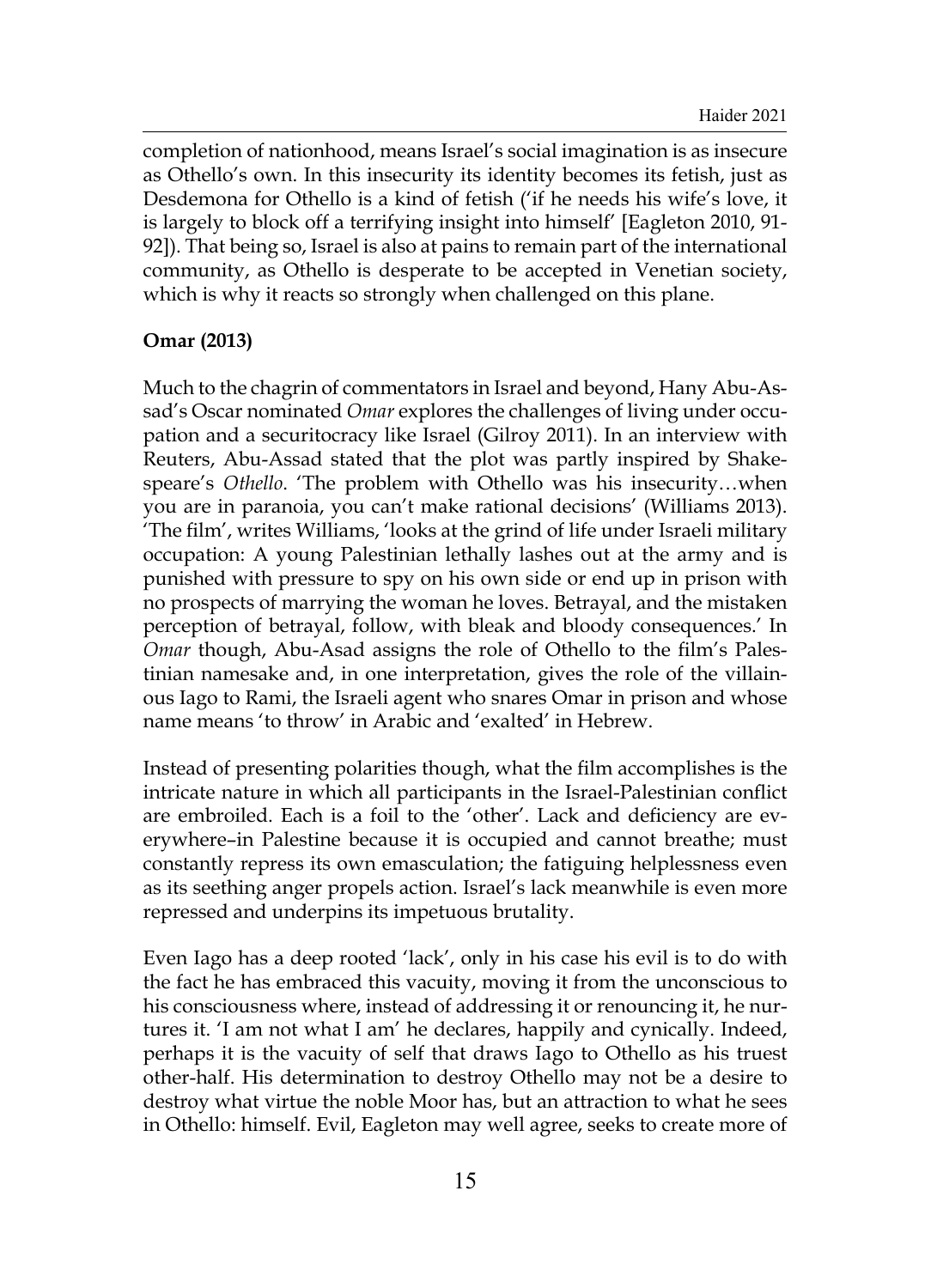itself because unlike virtue which grows by 'yielding oneself as a gift to others' (114), evil is "vampiric", as Emilia in *Othello* puts it: 'it is a monster begot upon itself, born on itself'.

In act 3 scene 3 when Othello swears he will be avenged, Iago, feigning loyalty, joins him and swears that he will 'give up the execution of his wit, hands, heart to wronged Othello's service'. Shakespeare has the two characters kneel together on stage, emphasising the fact that these two have become one and the one mirrors the other. This symmetry becomes yet one more example of the *metryoshkan* nature of the lack within social imaginaries, for now Israel is not only victor/victim, Shylock/Othello, but there are those within its socio-political class who may be better seen as Iagos.

To return to the question of why Othello tears himself apart, is to ask in a different register, what drives Israel's actions away from peace? Iago (in the singular or the plural) is only a catalyst. The ground is fertile because of a deep rooted lack in one's own social imaginary and it is this deep seated lack that is the tumour in Israel's nationalist discourse.

# **A 'pessoptomist' Conclusion**

In Emile Habiby's satirical novella, *The secret life of Saeed the pessoptimist*, the character of big man performs the role of Rami in Abu-Assad's *Omar*. Cunning and deceptive, big man recruits the dim-witted and cowardly Saeed as an informer, only to discard him later in prison where (true to the *metryoshkan* metaphor) he meets his alter ego, Saeed the *fidayeen* (redeemer). Before this meeting though, Saeed has a rude awakening to his fate.

Titled ironically, 'How Saeed finds himself in the midst of an Arabian-Shakespearean poetry circle', chapter 37 of Habiby's novella introduces us to the warden, who it turns out is a fan of Shakespeare. Upon hearing this, Saeed (well versed in Shakespeare) says, 'this made me feel most relaxed, and I settled into a chair' (43). At one point, however, the warden gets carried away in his recitation and re-enactment of Shakespeare and begins acting 'the role of Othello giving Desdemona the fatal kiss' (44) It is now that Saeed begins to feel uneasy and rightly so, carted off as he is by officers to a cell and beaten up. In assuming this role however, the warden performs a strange mimesis: An Israeli warden in charge of incarcerating Palestinians performs Israel's lack by assuming the very character through whom we may read Israel's volatile political imagination–or in the words of Norman Finkelstein, Israel's lunacy: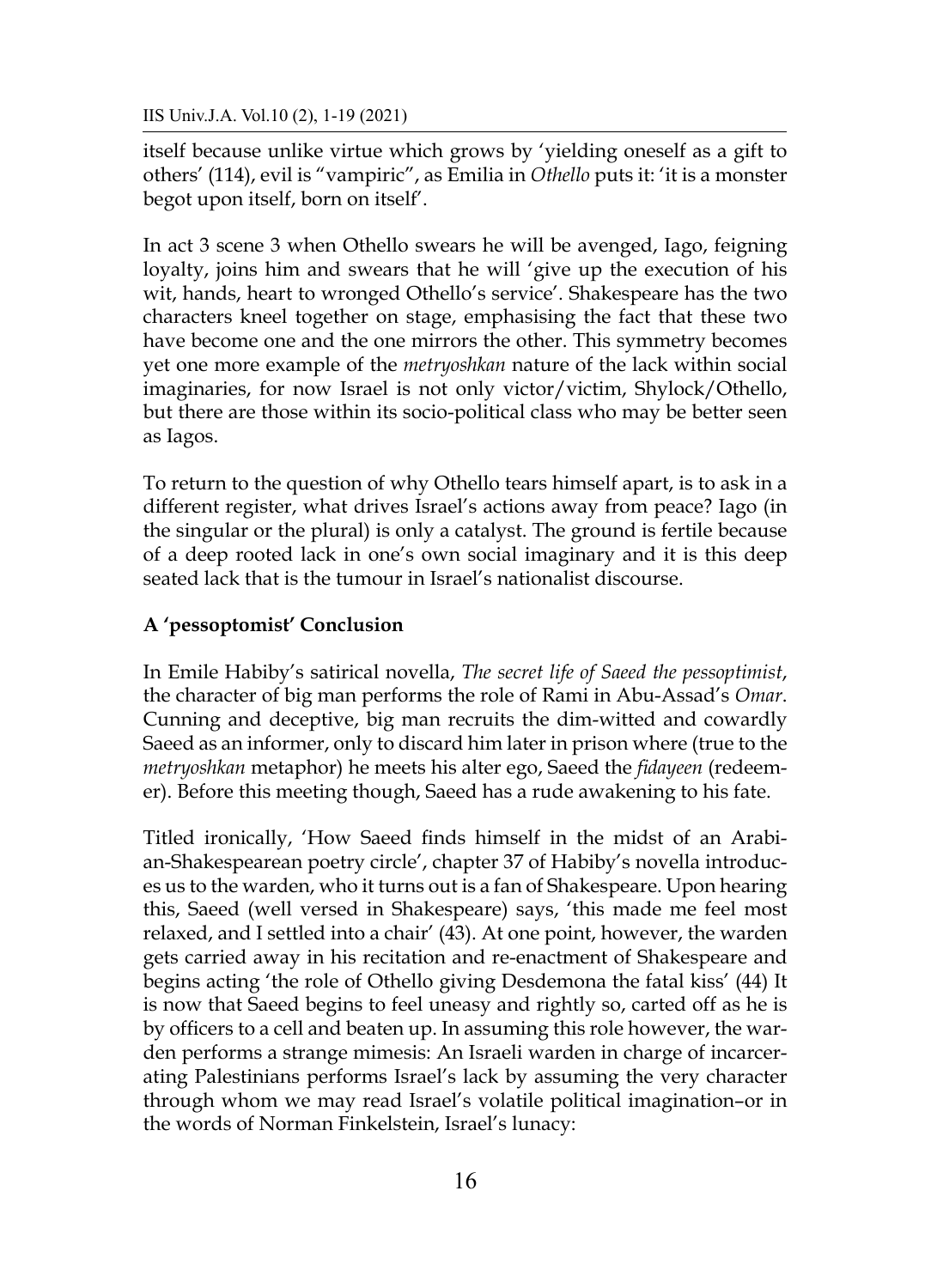Israel–I don't mean it pejoratively or viciously–is a crazy place. It's not altogether surprising that that happens, when a people has convinced itself that it is under siege, and its convinced itself it is under siege for unfair reasons (that you're being singled out, even though everybody else is guilty of those crimes too, or they so imagine), it's not altogether surprising that they act the way they do. (2014)

While this leads Finkelstein to believe that one cannot appeal to Israel's moral capacity ('power concedes nothing without demand' a quote he cites often) he does think (or advocates) that Israel can be pushed to realise its own interest and compelled to see that the occupation is just not worth it. Efforts by public intellectuals, politicians and journalists moved by the plight of the Gazans, and millions of ordinary activists boycotting and protesting is part of this pressure to push Israel to realise that its own long term survival can only come through peace.

Writing in Haaretz, Levy may be right – Israel may not want peace but knowing why this is the case is an important step to devising ways to achieve it. Otherwise, just as Othello murdered Desdemona, so Israel will murder what it wants most, a homeland for the Jews.

## **Works Cited**

- Allon, Y.*The Sheild of David: The Story of Israel's Armed Forces*. 1970, Plunkett Lake Press, 2019.
- Auden, W. H. *The Dyers Hand*. 1963. *Shakespeare: Othello; a case book*, ed. John Wain, Macmillan, 1970.
- Bresheeth-Žabner, H. *An Army like no other: How the Israel Defence Force made a Nation*. Verso, 2020.
- Bloom, H. *William Shakespeare's Othello*. Infobase Publishing, 2010.
- Brotton, J. *This Orientalist Isle: Elizabethan English and the Islamic World*. Allan Laine, 2016.
- Degenhardt, J. H. *Islamic conversion and Christian resistence on the early modern stage*. Edinburgh University Press, 2010.
- Denby, D. *The 90-million dollar man* New York Magazine, vol. 24, no.27, 15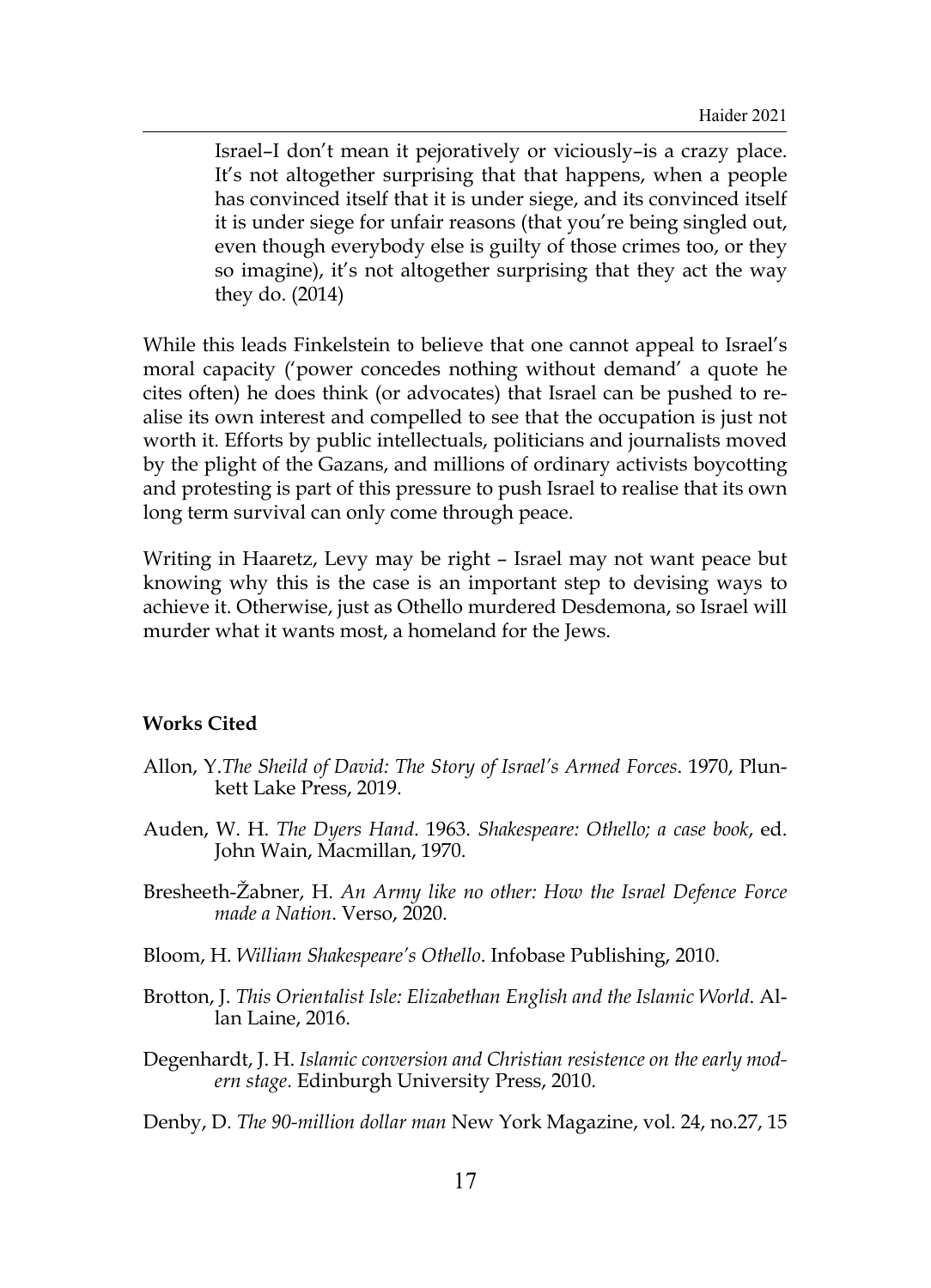July 1991, pp50-51.

Devji, F."Speaking of violence". Ed. Om Prakash Dwivedi, *The Other India: Narratives of Terror, Communalism and Violence*. Cambridge Scholars Publishing, 2012, pp27-39.

Eagleton, T. *On Evil*. Yale University Press, 2010.

- Eliot, T. S. *Selected Essays*. Harcourt Brace Jovanovich, 1932.
- Finkelstein, D. "Old Wine, Broken Bottle: Ari Shavit's Promised Land", Jews for Justice for Palestine, 31 May 2014, Conway Hall, London.
- Gilroy, P. *Darker Than Blue: On the Moral Economies of Black Atlantic Culture*. Harvard University Press, 2011.
- Habiby, E. *The Secret life of Saeed the Pessoptimist*. Arabia Books Ltd., 2003.
- Holloway, J. *The Story of the Night*, Routledge & Keegan Paul, 1961.
- Jones, O. "How the occupation of Gaza corrupts the occupier". *The Guardian*. 20 July 2014. http://www.theguardian.com/commentisfree/2014/jul/20/gaza-occupation-occupier-israelis-peace
- Leavis, F. R. *The Common Pursuit*. Faber and Faber, 1952/2018.
- Levy, G. "Israel Does Not Want Peace". *Haaretz*. 4 July 2014. https:// www.haaretz.com/israel-does-not-want-peace-1.5253291
- Linfield, S. "From left field: Susie Linfield interviews Ari Shavit". *Guernica*. 16 Dec 2013. http://www.guernicamag.com/interviews/ from-left-field/
- Loomba, A. "'Delicious traffick': Racial and religious difference on early modern stages". *Shakespeare and Race*, eds. Catherine M. S. Alexander and Stanley Williams. Cambridge University Press, 2000, pp203-224.
- *Omar*, Directed by Hany Abu-Asad, ZBROS, 2013
- Oza, R. *The Making of Neoliberal India: Nationalism, Gender and the Paradoxes of Globalisation*. Routledge, 2012.
- Paur, J. *Terrorist Assemblages: Homonationalism in queer times*. Duke University Press, 2007.
- Phillips, C. *The nature of blood*. Vintage, 2009.